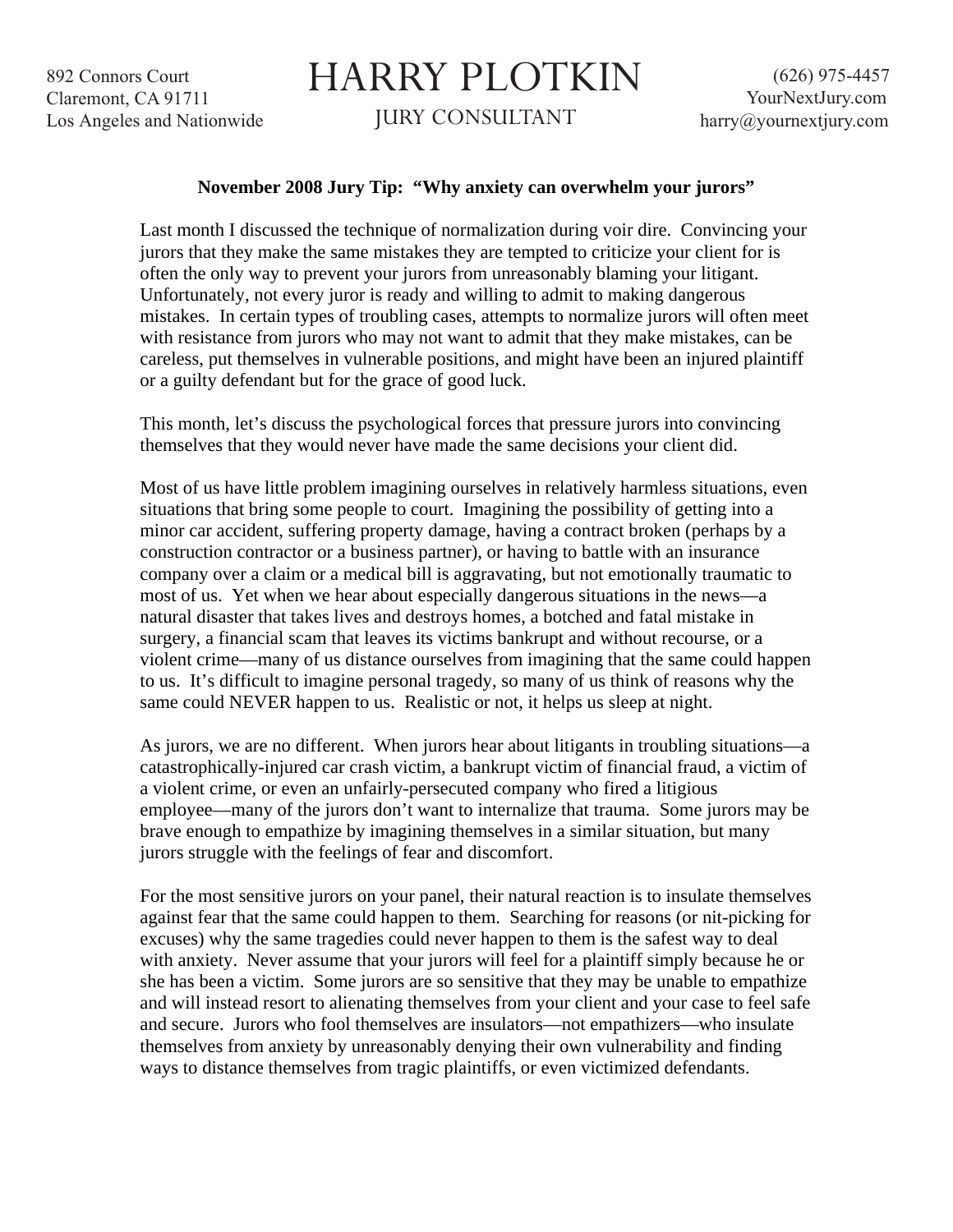An example that's often used to describe juror insulation is the myth that all (or even most) female jurors are supportive of female plaintiffs in sexual harassment trials. In reality, many jurors are so troubled by sexual harassment that they convince themselves that they would have been able to prevent or deter the harassment that a plaintiff faced. A large share of mock jurors—and actual jurors—I have spoken with after deliberations have told me that plaintiffs/victims of harassment should themselves be blamed because of their dress or workplace demeanor, because they failed to immediately stand up for themselves, because they stood up for themselves too aggressively, because they didn't go to human resources or a supervisor, or because they 'tattled' to HR or a supervisor too quickly instead of dealing with it face-to-face. For troubled jurors seeking to insulate themselves from anxiety, all roads lead to criticism. The jurors aren't necessarily dealing with the issues and the evidence because they aren't necessarily being honest with themselves, but it's important to recognize that empathy isn't always the response that wins out.

The next time your jury trial involves issues that jurors might find troubling, traumatic, or downright frightening, convince yourself that your jurors may NOT automatically empathize with the victim of harm. No matter what the evidence suggests, don't underestimate the psychological power of fear and the insulation instinct. Just because the evidence shows that your client was reasonable and shouldn't be blamed (or assessed comparative negligence) for their own harms doesn't mean your jurors won't feel compelled to search for (and manufacture) their own reasons. Even in the absence of defense evidence, I have seen jurors convince themselves that the plaintiff must have done SOMETHING wrong to have been involved in catastrophic auto accidents, even if the plaintiff has presented persuasive evidence of dangerous road conditions, the fault of other drivers, or otherwise.

Many jurors can't face the possibility that, even if one is careful and makes all the right decisions, no one is perfectly safe from injury, death, or catastrophe. If you aren't convinced, ask your jurors in your next voir dire whether anyone believes that being careful and defensive can guarantee that any driver avoid and prevent ANY car accident, no matter how dangerous another driver may be or what the road conditions are. A handful of jurors will agree. They will insist, if you are careful enough, you can maneuver around any driver. They will argue that, even if there's a sheet of slippery ice on the road, you should be able to select a speed slow enough to maintain traction; if you slip at any speed, you were going too fast and were driving recklessly.

If this is what you hear in voir dire—and I do on a weekly basis—your best method of dealing with insulators is to identify the worst of the bunch in jury selection. Ask your jurors questions about the issues at stake—whether it's driving, navigating the employment world, handling finances, avoiding crime, etc.—and ask them what precautions they take. Ask them if they feel able to avoid harm, and how secure they feel. Ask them if they believe that victims are careless, and ask them questions designed to elicit criticism about how some people may handle the situation the wrong way. You'll obviously hear some fair criticism from reasonable jurors, but try searching for unfair, unwarranted, unreasonable criticism that belies too much anxiety from that juror.